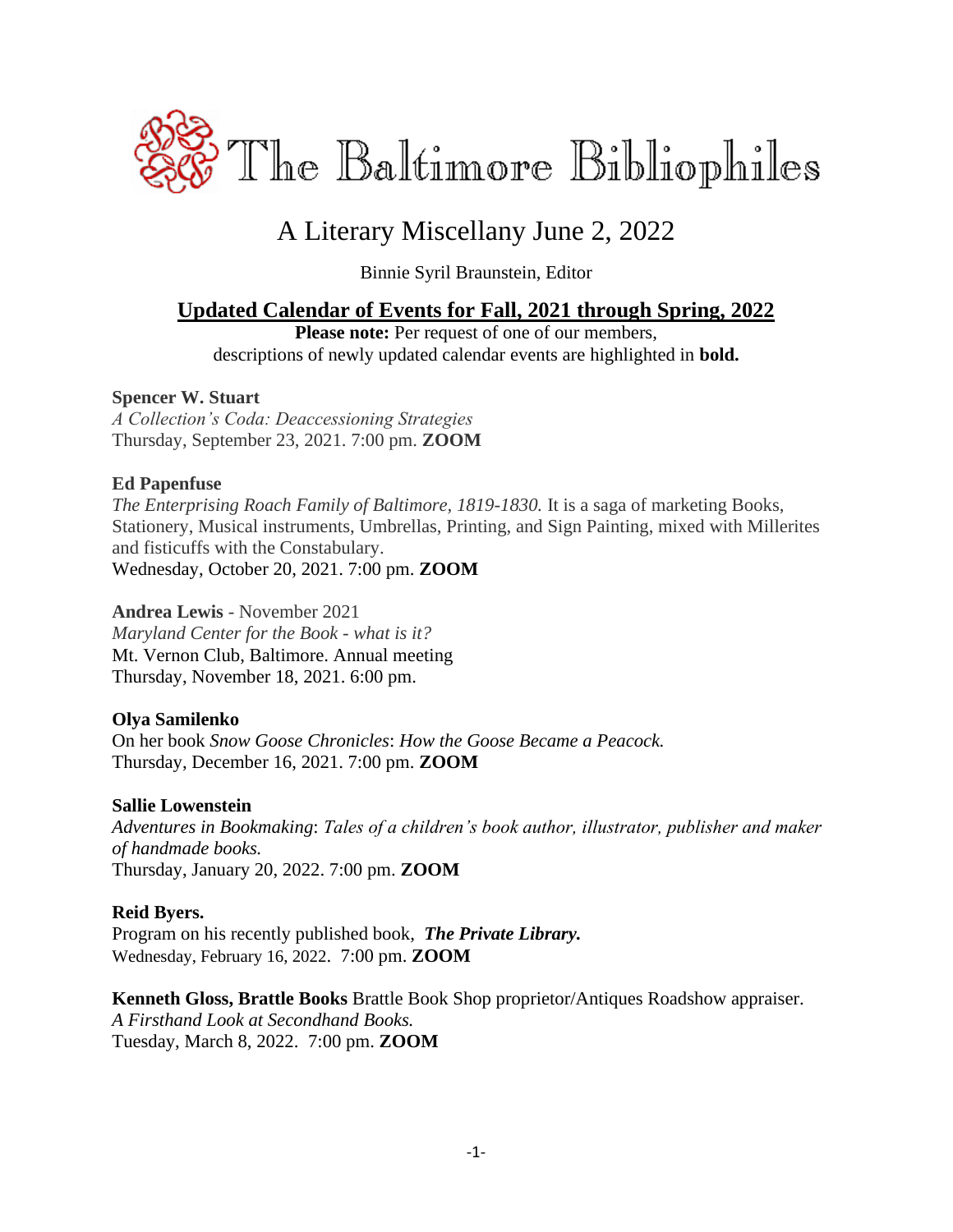#### **April Oettinger, Professor of Art History at Goucher College**

Innovations in Teaching the History of the Book in the Liberal Arts Classroom. As presented to the Renaissance Society of America annual meeting, at Marsh's Library in Dublin, Ireland. Thursday, April 21, 2022. 7:00 pm. **ZOOM**

**Elizabeth DeBold, Assistant Curator of Collections, Folger Shakespeare Library** *Brush Up Your Shakespeare*: The Harmsworth Collection and other things you didn't know about The Folger Shakespeare Library Wednesday, May 18, 2022. 7:00 pm. **ZOOM**

#### **Peabody Library. Exhibit/Tour/Lunch GRACE NOTES IN AMERICAN HISTORY:** *200 Years of Songs from the Lester Levy Sheet Music Collection. Tour courtesy of exhibit curator, Sam Bessen.* **Saturday, June 18, 2022. 11:00 AM. Box lunch.**

#### **Leonard Marcus**

On his recent book: *You Can't Say That!: Writers for Young People Talk About Censorship, Free Expression, and the Stories They Have to Tell* Wednesday, July 20, 2022. 7:00 PM. ZOOM

#### **Spencer W. Stewart**

*The Making of a Collector.* Interactive with participating members/attendees. Wednesday, September 21, 2022. 7:00 pm. **ZOOM**

#### **Charles Tharp**

On *George Washington's library at Mt. Vernon* **November, 2022. ANNUAL MEETING. Date/Time/Venue TBD. In person.**

#### **Binnie Syril Braunstein**

*Secrets of a writing career: How a bus ride led (dragged) the author to pen short stories and romance novels.*

Date/Time/Venue TBD. In person or Zoom.

## **New feature…Spotlight on our members!**

**Tom Beck** is Chief Curator, Emeritus, Affiliate Associate Professor of Art at University of Maryland, Baltimore County. His collecting interests include photography, science fiction, & 19th century literature.

## *Time Sensitive***!**

**Kelmscott Bookshop June Newsletter 2022.** Happy ALMOST summer! This month we are having a sale on prints, art books, and photography. See below for details.

Later this month we will be participating in the **RBMS Virtual Book Fair,** which is hosted by the Antiquarian Booksellers' Association of America (ABAA). **The fair will run from noon on June 21st through 8 pm on Friday, June 24th**. **Admission is free** and we hope you can join us at [abaa.org/vbf.](https://mailtrack.io/trace/link/99408a2250d4b59bc4a166f70b1a6f1ae391f7e1?url=http%3A%2F%2Fabaa.org%2Fvbf&userId=6395794&signature=7ffe9570d44ac3f4&i=036409a3-f61f-4032-9d69-34cd1c9bd6f9&utm_source=constantcontact&utm_medium=email&utm_campaign=newsletter) Exhibitors will be featuring new acquisitions, discoveries, and rare finds.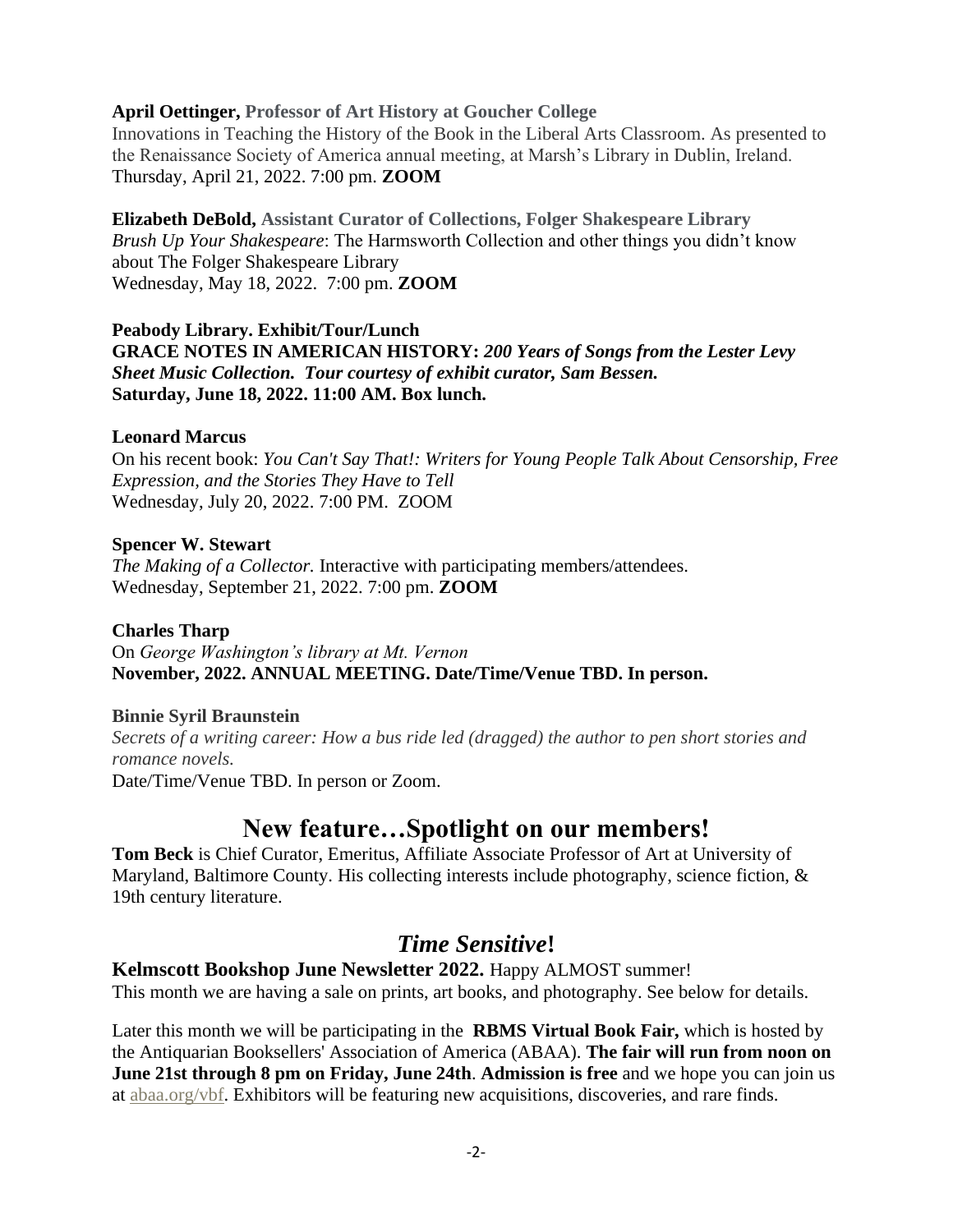We are featuring a selection of new arrivals below including an artist's book about the difficulties of traveling out of the USSR and the artist's experiences traveling in Mexico, Neil Gaiman's reimagined tale of Snow White in which she is a monster, a commemoration of the Basel Lantern Festival in which the lanterns often comment on politics and human rights issues, a historic guide to D.C., a cyber-themed tarot deck, a book about the devil, and more.

We will be in the shop in [Savage Mill m](https://www.savagemill.com/?utm_source=constantcontact&utm_medium=email&utm_campaign=newsletter)ost weekdays this summer, so please give us a call or plan a visit.

[https://bit.ly/Kelmscott\\_June\\_2022](https://bit.ly/Kelmscott_June_2022)

**Charles Tharp** wanted to bring to your attention a talk that collections advisor **Spencer Stewart** (who has delivered several talks to the BIBS in the past) will be delivering on June 20: *Object Location: Research & Acquisition. Use the link below for registration information. The session is free.*

[https://www.worthwhile-magazine.com/articles/the-emerging-collector-a-series-for](https://www.worthwhile-magazine.com/articles/the-emerging-collector-a-series-for-worthwhile-magazine)[worthwhile-magazine](https://www.worthwhile-magazine.com/articles/the-emerging-collector-a-series-for-worthwhile-magazine)

*In this session we will first define the "routes to collectors", that is where do you find what you are looking for. We will then review the various intelligence sources that are available to collectors as they seek to understand the ins and outs of the collecting ecosystem they are entering, or engaged in. Through this session, openness to all avenues of acquisition will be encouraged while guiding registrants through the unique dynamics that influence how value is determined at auction, through the Trade, or between collectors.*

We will be exploring a variety of topics in and around the practice of collecting rare books, manuscripts, fine prints and photography. Closely related to the content discussed will be the article series *Auction Industry Outlook* available by following this link: <http://spencerwstuart.ca/aio/>

# **News and Notes from Here and There…**

*Publishers Weekly***:** *Congress Holds Second Hearing, Focuses on Censorship in Classrooms.* By Claire Kirch.

[https://www.publishersweekly.com/pw/by-topic/industry-news/trade-shows](https://www.publishersweekly.com/pw/by-topic/industry-news/trade-shows-events/article/89384-congress-holds-second-hearing-focuses-on-censorship-in-classrooms.html)[events/article/89384-congress-holds-second-hearing-focuses-on-censorship-in-classrooms.html](https://www.publishersweekly.com/pw/by-topic/industry-news/trade-shows-events/article/89384-congress-holds-second-hearing-focuses-on-censorship-in-classrooms.html)

*Literary Hub***:** *50 Fictional Days Immortalized in Literature.* When Did Alice Go Down That Rabbit Hole, Anyway? By [Emily Temple](https://lithub.com/author/emily-temple/) <https://lithub.com/50-fictional-days-immortalized-in-literature/>

*Book Riot*: **"***8 Nonfiction Books about Censorship"* ByTracy Shapley Towley. [https://bookriot.com/nonfiction-books-about](https://bookriot.com/nonfiction-books-about-censorship/?utm_source=Sailthru&utm_medium=email&utm_campaign=Lit%20Hub%20Daily:%20May%2024%2C%202022&utm_term=lithub_master_list)[censorship/?utm\\_source=Sailthru&utm\\_medium=email&utm\\_campaign=Lit%20Hub%20Daily:](https://bookriot.com/nonfiction-books-about-censorship/?utm_source=Sailthru&utm_medium=email&utm_campaign=Lit%20Hub%20Daily:%20May%2024%2C%202022&utm_term=lithub_master_list) [%20May%2024%2C%202022&utm\\_term=lithub\\_master\\_list](https://bookriot.com/nonfiction-books-about-censorship/?utm_source=Sailthru&utm_medium=email&utm_campaign=Lit%20Hub%20Daily:%20May%2024%2C%202022&utm_term=lithub_master_list)

**University of Maryland Hornbake LibraryNew Resource Guides** *in Special Collections.* Victoria Vera.